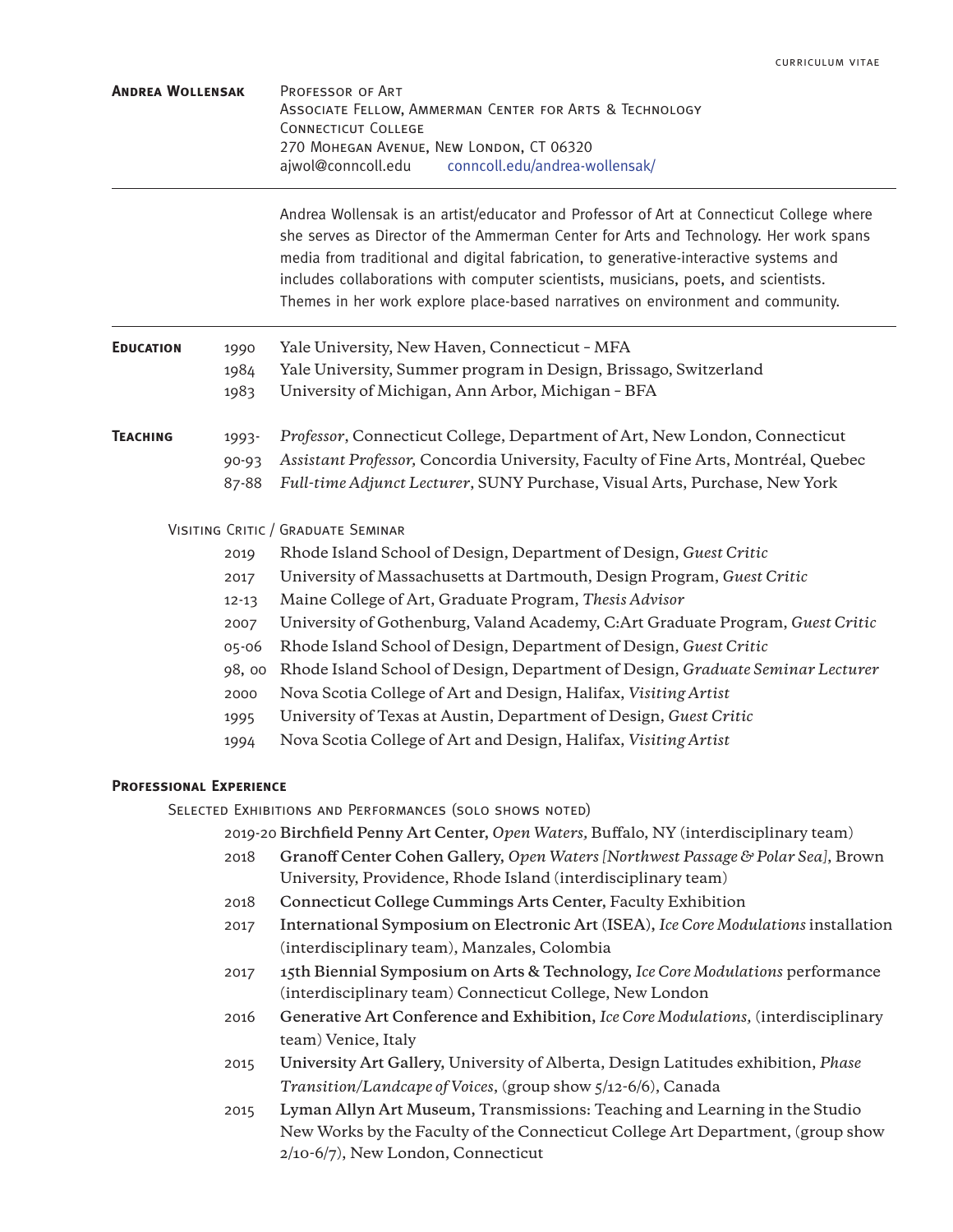- 2014 **Konstepidemin Gallery,** *Between Solid and Liquid: Constructed Landscapes* (solo show 5/10-6/1), Göteborg, Sweden
- 2014 **PID Web Gallery at Konstepidemin**, *Constructed Landscapes: Phase Transition/ Landscape of Voices*, (9/27-10/24)*,* Göteborg, Sweden
- 2014 **Generative Art Conference and Exhibition,** *Ph(r)ase Transition: Generatively Constructed Interactive Visual Poetic Environment* (interdisciplinary team), Rome, Italy
- 2012 **Generative Art Conference and Exhibition,** *Obstacle/Flow: Interactive Presence Project* (interdisciplinary team), Lucca, Italy
- 2012 **Dalhousie Art Gallery,** *Placemarkers: Mapping Locations and Probing Boundaries,* Halifax, Canada
- 2012 **The Gallery at Constitution Plaza (DECD),** *Setting Order,* Hartford, Connecticut
- 2011 **13th Biennial Symposium on Arts & Technology,** *DEEP/PLACE An Immersive Site Project* performance (interdisciplinary team) Connecticut College
- 2011 **Penny Stamps Gallery, University of Michigan,** Alumni Exhibition, Ann Arbor
- 2010 **ICOGRADA,** Mother Tongue Exhibition, indigodesignnetwork.org
- 2009 **International Streaming Festival,** Netherlands, streamingfestival.com
- 2009 **Noosa Regional Gallery,** *Recent Artist Books,* Queensland, Australia
- 2009 **Boston CyberArts Festival, Dead Video/Live Video,** *Weir Farm Series* Massachusetts College of Art
- 2009 **Penny Stamps Gallery, University of Michigan,** Alumni Exhibition, Ann Arbor
- 2009 **Monster Studios Festival,** *Weir Farm Series,* Montana State University, Bozeman
- 2009 **5th Concert of New Media,** *Weir Farm Series,* Bluffton University, Ohio
- 2008 **Penny Stamps Gallery,** University of Michigan, Alumni Exhibition, Ann Arbor
- 2007 **Center for Visual Art,** Substance: Diverse Practices from the Periphery, *Saint-Lô* Denver, Colorado in conjunction with the AIGA (American Institute of Graphic Arts)
- 2007 **IASPIS Open House Exhibition**, *Recent Works*, Stockholm, Sweden
- 2007 **Jonsered Manor House,** *I open the window, site-specific audio visual installation*, Göteborg, Sweden (solo show, with sound artist Brett Terry)
- 2007 **Konstepidemin Satellite Gallery,** *Listening Sites: Tracking Places,* Göteborg International Biennial of Contemporary Art, Sweden (solo show with sound artist Brett Terry)
- 2006 **Weir Farm Art Center,** On Sight: 5 Visiting Artists, Wilton, Connecticut
- 2005 **Noosa Gallery,** *Books.05 Image as Text as Image*, Queensland, Australia
- 2005 **Univeristy of West England, Bristol Gallery,** Boxing Clever: Mini-Print Exhibition, traveling group exhibit to Royal West of England Academy, Bristol, Muzeum Narodow Poznaniu, Poznan, Poland
- 2004 **Maitres des Lieux,** International Artists Exhibition and Residency, Saint-Lô, France
- 2003 **6th International Experimental, Sound & Visual Poetry,** Buenos Aires, Argentina
- 2003 **Lancaster Film & New Media Festival,** Lancaster, England
- 2003 **Noosa Regional Gallery,** Books.03 Watermarks, Queensland, Australia
- 2003 **Hoffman Gallery of Contemporary Art,** Artists and Maps: Cartography as a Means of Knowing, Lewis & Clark College, Portland, Oregon
- 2002 **Art Institute of Boston Gallery,** Words in Space, Boston, Massachusetts
- 2000 **Moravian Gallery, 19th Biennale of Design,** Brno, Czech Republic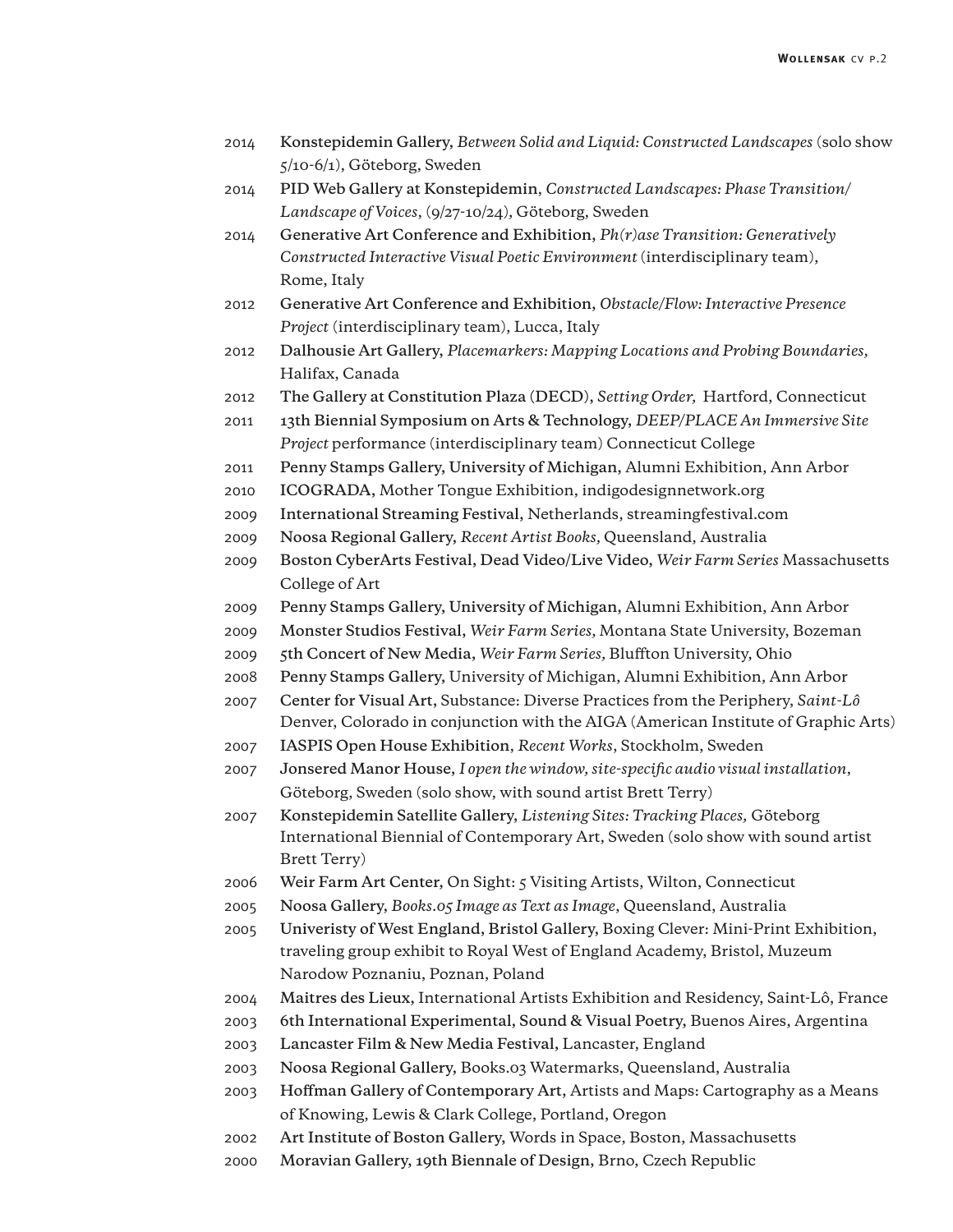- 2000 **Galerie LeLieu,** *Public Gestures/Private Paths*, (solo show), Lorient, France
- 2000 **Art Gallery of Nova Scotia,** Scienced Fictions: Vehicles, Technologies, and Tracings of Other Places, Halifax, part of HX, Halifax Exhibition of International Contemporary Art
- 1997 **Mexico City Center for the Arts** Satellite Site Drawings of Chihuahua, Flight performance, Chihuahua, Mexico
- 1997 **CalState Gallery,** Text and Context, (two person show w/Eduardo Kac), California
- 1996 **California Institute of the Arts Gallery,** And She Told Two Friends, California
- 1996 **American Center for Design Gallery, ACD 19th Annual Exhibition,** Illinois
- 1996 **Akademie der Kunste Galleries,** Holographic Network, Berlin, Germany
- 1996 **Moravian Gallery Brno, 17th Biennale of Design,** Czech Republic
- 1994 **Anna Leonowens Gallery,** *Displacement/Memory*, (solo show), Halifax, Canada
- 1992 **International House,** Detour Exhibition, New York, New York
- 1990 **A+A Gallery,** Yale University, Thesis Exhibition, New Haven, Connecticut

Selected Published Writing (refereed)

- 2018 Wollensak, A., Baird, B., Goldman, J., Terry, B, *Open Waters*, Generative Art Conference and Exhibition, Venice, Italy. pg. 10-15
- 2015 Wollensak, A., Baird, B., Goldman, J., *Ice Core Modulations: Performative Digital Poetics*, Generative Art Conference and Exhibition, Venice, Italy. pg. 8-13
- 2014 Wollensak, A., Baird, B., Ph(r)ase Transition: Generatively Constructed Interactive Visual Poetic Environment, Generative Art Conference and Exhibition, Rome, Italy. pg. 4-6
- 2012 Wollensak, A., Baird, B., Izmirli, O., *Obstacle/Flow: Interactive Presence Project*, Generative Art Conference and Exhibition, Lucca, Italy. pg. 77-81
- 2011 Wollensak, A., Baird, B., Izmirli, O., DEEP/PLACE: A Collaborative Immersive Site Project" International Symposium on Electronic Art (ISEA) Proceedings, Turkey.
- 2005 Wollensak, A., Terry, B., *Transitory Spaces*, Generative Art Conference Proceedings, Milan, Italy. pg. 447-450
- 2002 Wollensak, A., Baird B, Loomis, S., *Curricular Modules*, Computers and Graphics, Elsevier Science, pg. 599-602
- 2000 Wollensak, A., *Visualizing Place*, Visible Language 34.1, Rhode Island School of Design and the Illinois Institute of Technology. pg. 56-75
- 1999 Wollensak, A., *The Next Generation*, Artbyte The Magazine of Digital Culture, Summer, vol.2, no.2
- 1999 Wollensak, A., *Virtual Geographies, Borders and Territories: GPS Drawings and Visual Spaces,* Reframing Consciousness, R. Ascott, editor, Intellect, England. pg. 122-127
- 2000 Wollensak, A., *Design Studies: Visual Problem Solving in a Liberal Arts Context*, Interactive Learning: Vignettes from America's most Wired Campuses, Wake Forest University, pg. 200-202
- 1998 Wollensak, A., *Mapping with GPS: Reconstructing Subjectivities*, ZED#3 Beyond the Object, Center for Design Studies, Virginia Commonwealth University, pg. 124-133
- 1998 Wollensak, A., *Positioning the Subject: Surveillance in Digital Mapping*, International Symposium on Electronic Art Proceedings, Liverpool, England. pg. 42
- 1997 Wollensak, A., *New Cartographies, New Spaces: Mapping with GPS*, FUSE Magazine, Toronto, Canada. pg. 15-17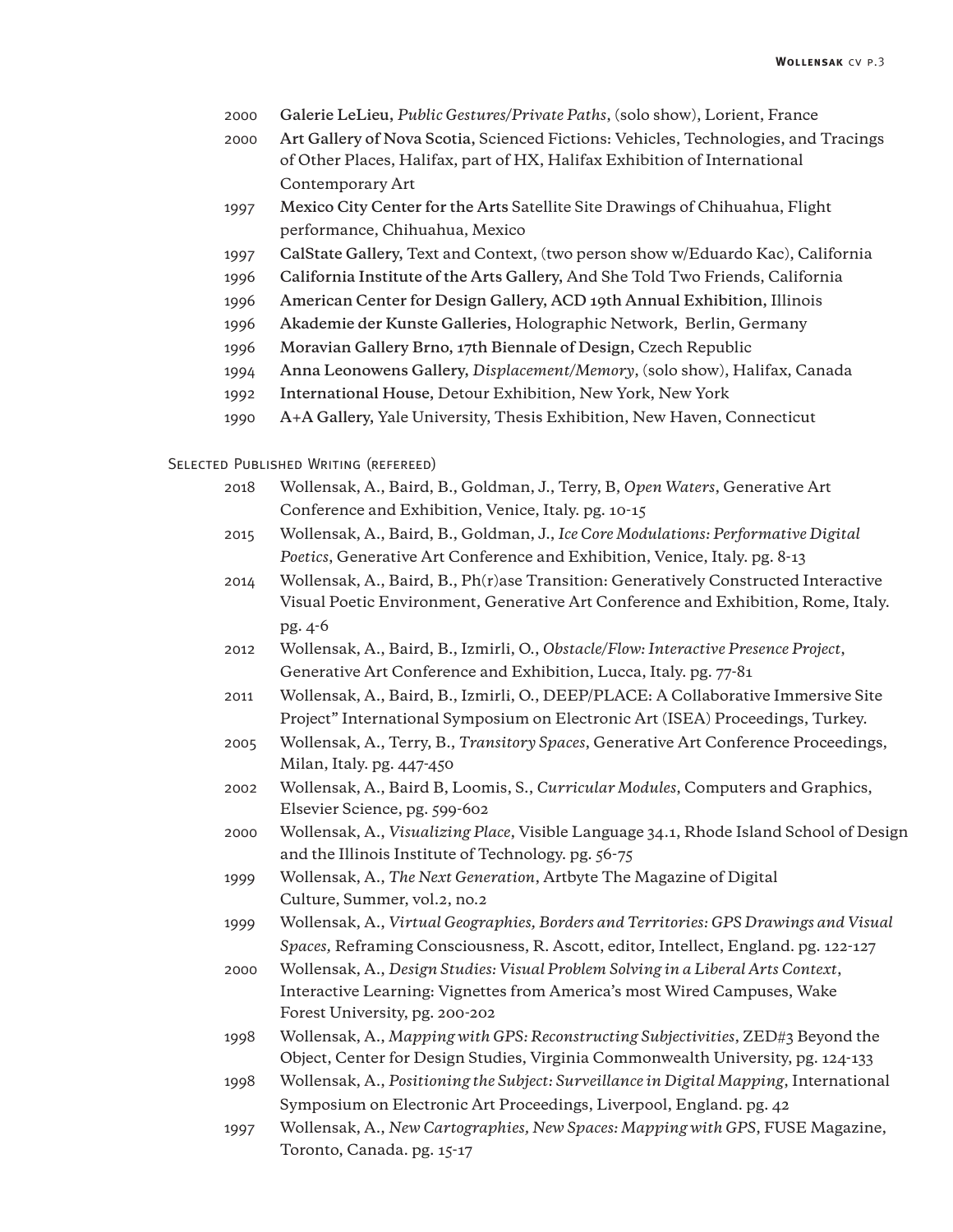- 1997 Wollensak, A., *New Cartographies with GPS*, International Symposium on Electronic Art Proceedings, Chicago, Illinois. pg. 24
- 1996 Wollensak, A., LeBlanc, M., *The McLuhan Probes*, International Symposium on Electronic Art Proceedings, Rotterdam, Netherlands. pp.105-107
- 1996 Wollensak, A., *Design Networking Culture*, 17th Biennale of Design Brno, Proceedings, Moravian Gallery Publications, The Czech Republic, pg. 134-148
- 1995 Wollensak, A., *Visual Boundaries?* International Symposium on Electronic Art Proceedings, Montreal, Quebec, pg. 319-322

### Selected Lectures/Presentations

- 2020 **International Symposium on Electronic Art (ISEA),** *Open Waters,* Wollensak, A., Baird, B., Goldman, J., Terry, B , Montreal (scheduled for 5/17)
- 2019 **Universities Art Association of Canada Conference,** *Art North: Open Waters Creative Work,* Quebec City, Canada
- 2019 **Generative Art from Past Toward Future @Postasis,** *Recent Works at the Intersection of Arts and Technology,* Skype presentation, Rome, Italy
- 2019 **SEA Semester Climate and Society at Woods Hole,** *Recent Works,* Woods Hole, MA
- 2019 **Wesleyan University Music Program Colloquia Series,** *Mediascapes and Materiality*
- 2017 **reACT: Symposium on Arts and Environment,** *Mediascapes and Materiality: Drawing from Earth and Environmental Data*, Brown University, Providence, Rhode Island
- 2015 **VentureWell Open Conference,** panel organizer, *Design Thinking for Engineers: Applying the Creative Process to Complex Technical Problems,* participants: Robert Allen, Johns Hopkins University; Kate Canales, Southern Methodist University; Penny Herscovitch, Art Center College of Design; Vincent Purcell, Maryland Institute College of Art and Design; Vincent Wilczynski, Yale University.
- 2014 **Generative Art Conference,** *Ph(r)ase Transition: Generatively Constructed Interactive Visual Poetic Environment,* co-presented with B. Baird, Rome, Italy.
- 2014 **National Collegiate of Inventors and Innovators,** *Why Size Doesn't Matter: Enabling Entrepreneurship, Innovation and Invention in Small Design and Liberal Arts Colleges* panel discussant
- 2012 **Generative Art Conference,** *Obstacle/Flow: Interactive Presence Project*, co-presented with B. Baird, Lucca, Italy
- 2011 **International Symposium on Electronic Art (ISEA),** *DEEP/PLACE A Collaborative Immersive Site Project*, Istanbul, Turkey, co-presented with B. Baird, O. Izmirli
- 2010 **Mapping, Memory and the City Conference,** *Artistic Investigations of palce and Mapping Technologies,* University of Liverpool, England
- 2008 **Society of Electroacoustic Music in the United States (SEAMUS) Conference,** *I Open the Window Jonsered Manor House,* co-presented with B. Terry, Park City, Utah
- 2007 **Göteborg Konstskola,** *Listening Sites : Tracking Stories,* Gothenborg, Sweden
- 2007 **International Conference on Arts in Society,** *Memory Markers*, New York University
- 2006 **Valand School of Fine Arts, University of Gothenburg,** *New Work,* Sweden
- 2005 **Society of Electroacoustic Music in the United States (SEAMUS) Conference,** *Transient Spaces, co-*presented with B. Terry, Ball State University, Indiana
- 2005 **Generative Art Conference,** *Transient Spaces,* co-presented with B. Terry, Milan, Italy
- 2004 **Mâitres des Lieux,** *Memory Markers*, Saint-Lô, France
- 2003 **College Art Association,** *Drawn to Maps: Contemporary Art & Cartography,* New York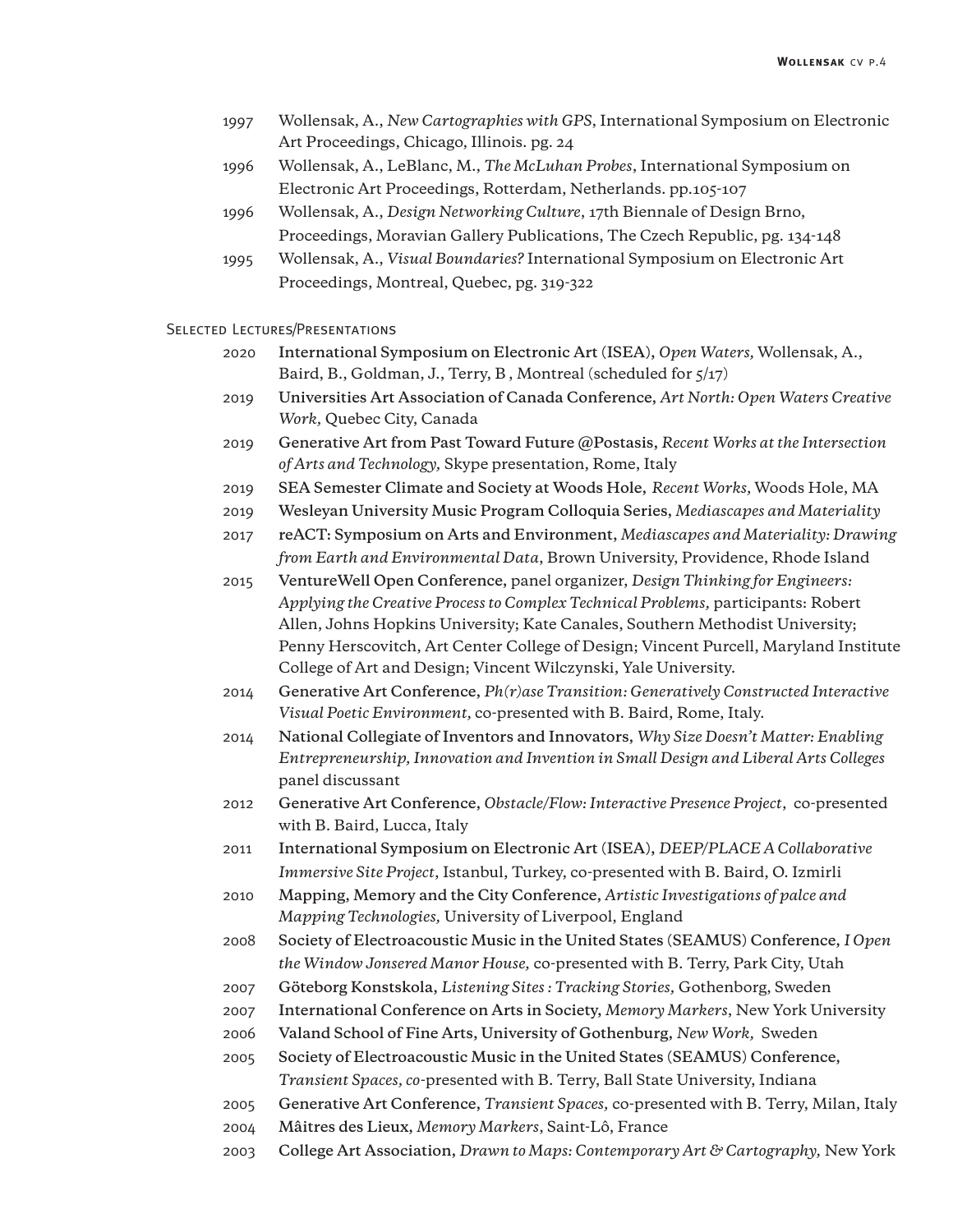- 2002 **Subtle Technologies Conference,** *Visualizing GPS: Virtual Cartography,* University of Toronto, Canada
- 2001 **SIGGRAPH Conference,** *Curricular Modules,* Los Angles, California
- 2000 **X-00 Festival,** *Public Gestures/Private Paths,* Lorient, France
- 2000 **Rockefeller Foundation Bellagio Study and Conference Center,** *Cultural Geographies: GPS Drawings,* Bellagio, Italy
- 1999 **New England Museum Association Conference,** *Information Graphics: The Design Process,* Worcester, Massachusetts
- 1998 **Art Smart After Dark,** *New Works,* Lyman Allyn Art Museum, New London
- 1998 **Thundergulch Twilight@the Wall,** *Creative GPS,* Information Technology Center, New York City
- 1997 **National Center for the Arts,** *New Works,* Multi-Media Department, Mexico City
- 1996 **17th Brno Biennale Design Conference,** *Design Networking Culture*, One of four keynote speakers, Brno, Czech Republic
- 1996 **College Art Association (CAA),** *Displacement (Memory) in Holography*, Boston, Massachusetts
- 1994 **Nova Scotia College of Art and Design,** *New Work,* Halifax, Nova Scotia
- 1994 **Society of Graphic Designers Canada,** *Directions in New Media,* Halifax, Nova Scotia

#### Selected Grants and Awards/ Artist-in-Residence

- 2020 **Research Matters Grant,** Connecticut College
- 2019 **Mellon Grant,** participant, Whittier College, Connecticut College
- 2019 **Research Matters Grant,** Connecticut College
- 2018,19 **Holleran Center Margaret Sheridan '67 Community-Learning Course Grant**
- 2018,19 **Faculty Student Engagement Fund,** Connecticut College
- 2018 **Research Matters Grant,** Connecticut College
- 2017,18 **Career Informed Learning Grant,** Connecticut College
- 2017 **Research Matters Grant,** Connecticut College
- 2017 **International Curriculum Developement Fund,** \$6,000 for research in Japan for Globally Networked Courses in Art and Japanese, Connecticut College
- 2015 **Institute of International Education, CIES Fulbright teaching award,** Estonia (awarded, declined due to new admistrative duties)
- 2015 **Andrew W. Mellon Foundation Officer's Grant,** \$100,000 *Re-Imagining Arts & Technology at Connecticut College,* Project Leader
- 2013 **Research Matters Grant,** Connecticut College
- 03-12 **R.F. Johnson Faculty Fund,** Research Awards, Connecticut College
- 2011 **Artist Residency, Hafnarborg Contemporary Art Museum,** Hafnarfjördur, Iceland
- 2011 **International Commons Grant,** Connecticut College
- 2011 **Ammerman Center Collaborative Teaching Grant,** Connecticut College
- 2010 **New Media Artist Fellowship** Department of Economic and Community Development (DECD), Connecticut Office of the Arts
- 2010 **Research Matters Grant,** Connecticut College
- 05, 07 **Sherman-Fairchild Grant,** participant, Connecticut College
- 2007 **IASPIS (International Artist Studio Program in Sweden)** invited Artist Residency, Göteborg, Sweden
- 05-06 **Artist Residency, Weir Farm Art Center,** Wilton, Connecticut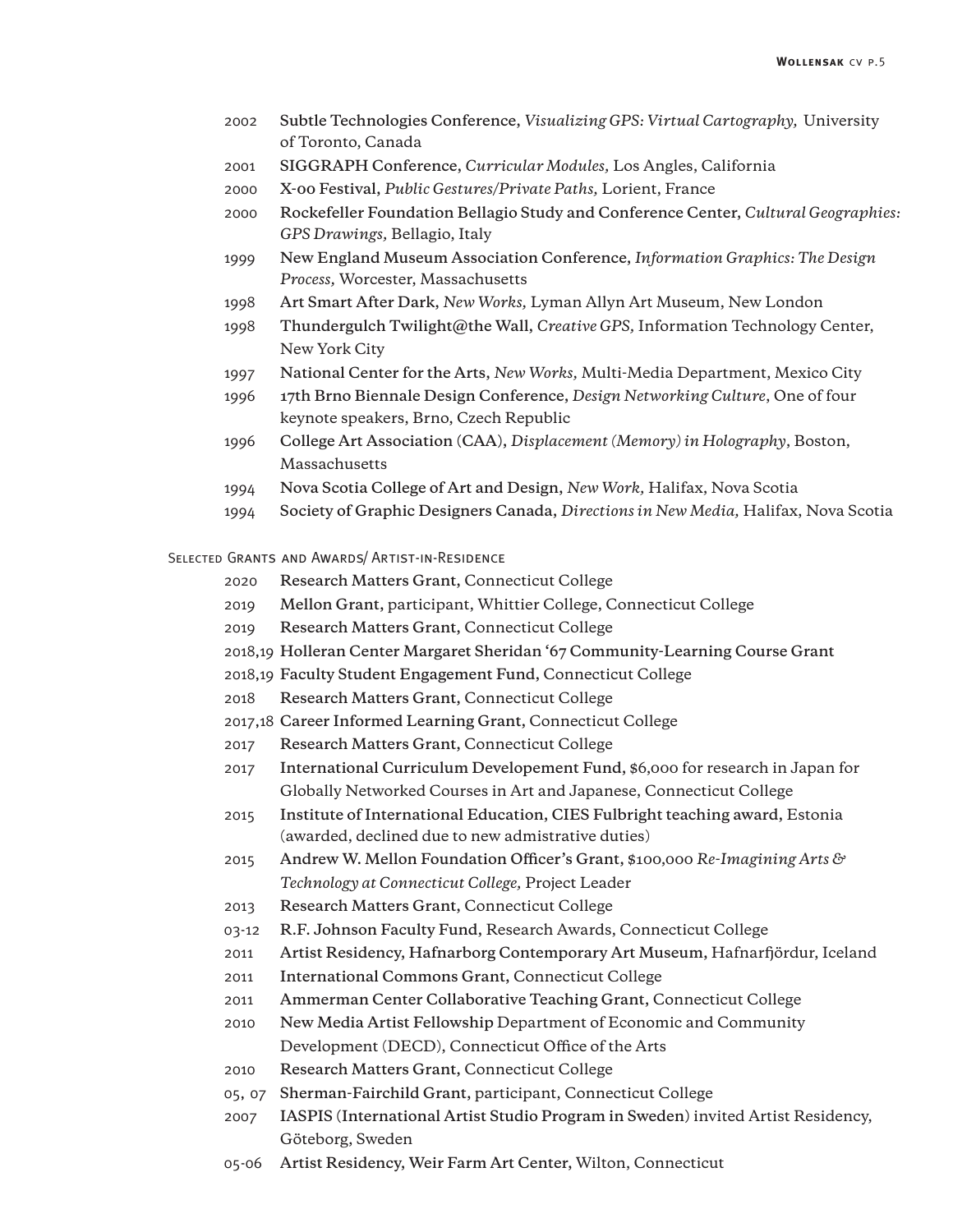- 2006 **New Media Artist Fellowship,** Connecticut Commission on Arts and Culture
- 2004 **Artist Residency, City of Saint-Lô,** France (part of the Maitres des Lieux project)
- 01-05 **William Meredith Endowed Chair in the Arts,** Connecticut College
- 2000 **Artist Residency, Rockefeller Study and Conference Center,** Bellagio, Italy
- 2000 **Artist Residency, City of Lorient,** France
- 2000 **Visiting Artist, Nova Scotia College of Art and Design,** Halifax, Canada
- 1999 **Visiting Artist, Women's Studio Workshop,** Rosendale, New York
- 1998 **National Science Foundation Grant,** *Curricular Modules: 3D and Immersive Visualization Tools for Learning,* Co-Director with B. Baird, S. Loomis
- 1998 **Fulbright-Hays Group Study Grant** (organized by Eva Eckert), Czech Republic
- 1997 **Artist Residency, Banff Centre Thematic Residency Program,** Banff, Canada

### SELECTED REVIEWS/CITATIONS

- 2020 **Step Out Buffalo,** *Open Waters,* stepoutbuffalo.com/events/open-waters-2/
- 2020 **CC Magazine,** *Polar Art, "Open Waters" is a multimedia, interactive art installation on display at SUNY Buffalo State College,* Volume 28/Number 2, pg. 7.
- 2020 **Yale School of Art News,** *Open Waters, art.yale.edu*
- 2018 **Book Arts Newsletter, National and International Artists' Books Exhibitions,** No. 118, Impact Press, Centre for Fine Print Research, UWE Bristol, UK
- 2013 **Zenit Kulturtidningen,** *Between Solid and Liquid Constructed Landscapes,* i väst, http://www.zenitkultur.com/artist.php?id=1609
- 2013 **Walking and Mapping, Artists as Cartographers,** MIT Press, 126, 134.
- 2010 **Social Bodies and Locative Technologies,** *Acting Bodies and Social Networks,* Pirani, Bianca Maria, and Varga, Ivan, ed. Gianni Corino, 285-297. University Press, 2010.
- 2005 **Studio Pulse, The Unfamiliar Gesture: GPS Drawing and Design Research**, Johnthan Hyland, ncsu.edu/graphicdesign.html/grad/experiences
- 2003 **Ouest-France,** *Maîtres des Lieux,* 11/18.
- 2002 **Information Arts Intersections of Art, Science, and Technology,** Wilson, Stephen, ed. MIT Press, pg.289-290.
- 2000 **Art Gallery of Nova Scotia Journal,** *Scienced Fictions,* Volume 17/1, pg. 4-5.
- 2000 **Le Télégramme,** *Exposition,* 3/11.
- 1997 **Statements, The American Center for Design,** *Sisterhood is Powerful,* pg.17-19.
- 1995 **C Magazine on Contemporary Art,** *Reviews and Reports,* Toronto, Canada, pg. 65.

#### SELECTED CURATED EXHIBITIONS

- 2020 *[Re]Generation Exhibition,* Ammerman Center, Connecticut College
- 2019 *Loose Leafs and Bindings: Book Arts and Prints,* co-curated with Tim McDowell, Cummings Arts Center Galleries
- 2018 *Intersections, Selected Works,* 18th Biennial Symposium on Arts & Technology, Ammerman Center, Connecticut College
- 2012 *System Naturae,* Swedish artists Berit Jonsvik, Carina Fihn, Cummings Arts Galleries, Connecticut College, funded by Sherman Fairchild, Dayton Visiting Artist Grants
- 2007 *DISLOCATE,* C:Art:Media graduate student exhibition, Konstepidemin Gallery, Gothenburg, Sweden, http://cartmedia.valand.gu.se/?p=622
- 2006 *Camille Utterback,* Ammerman Center, Connecticut College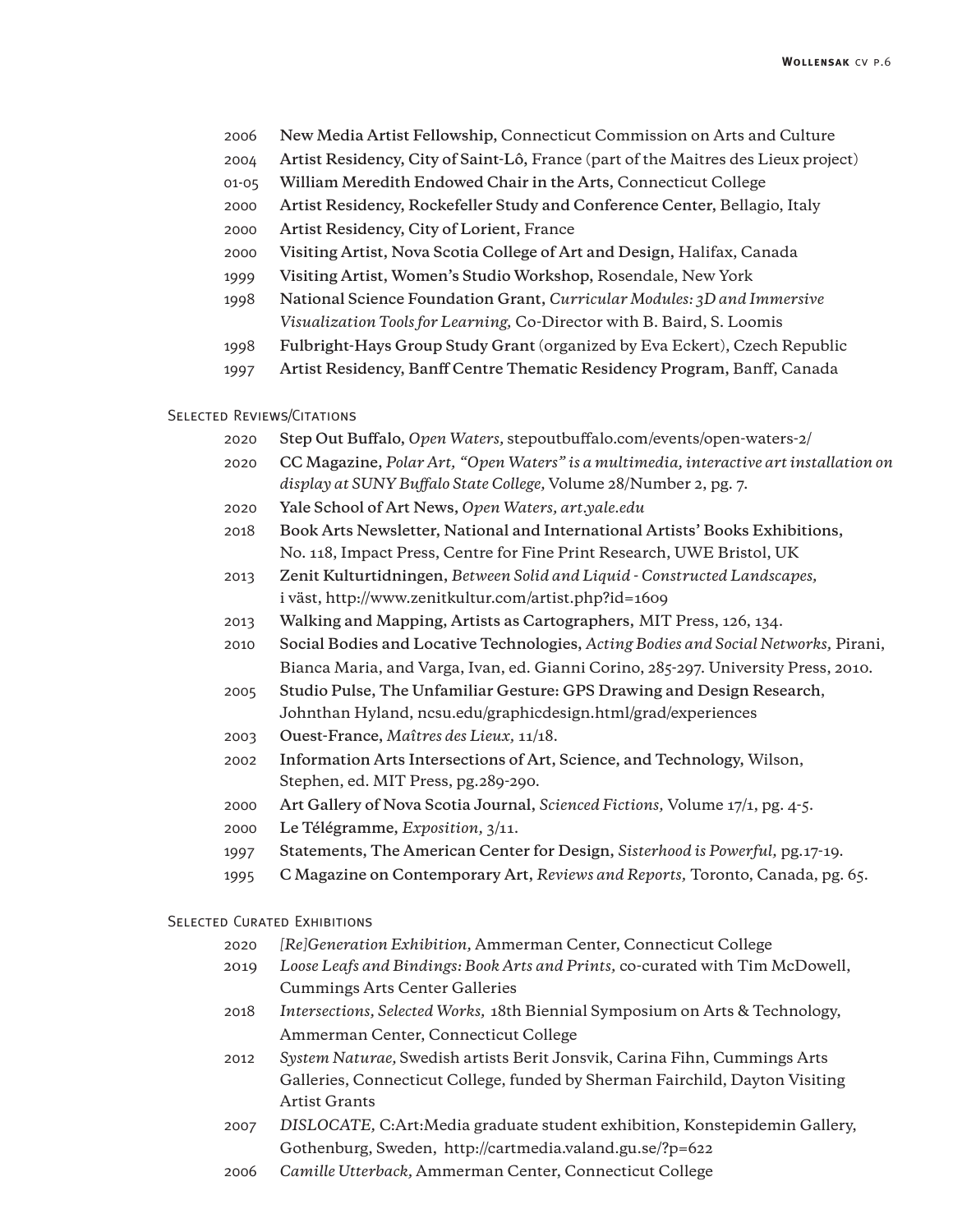- 2003 *Encodings: David Clark, Ilan Sandler, Peter Stanfield, Cynthia Pachikara,* Ammerman Center, Connecticut College
- 1999 *Minds, Machines and Electronic Culture,* director of 7th Biennial Symposium on Arts & Technology, Ammerman Center, Connecticut College
- 1999 *Exmachina, artists: Janet Zweig, Arthur Ganson,* 6th Biennial Symposium on Arts & Technology, Ammerman Center, Connecticut College
- 1998 *Robots, Avatars, and Sound Machines, Colloquia Series: Helen Thorington, Matt Heckert, Adrianne Wortzel,* Ammerman Center, Connecticut College
- 1997 *Projected Sites exhibition: Masaki Fujihata, Jenny Marketou, Antoni Abad,* Ammerman Center, Connecticut College

Work in Collections and Awards

 Moravian Gallery, Brno, Czech Republic American Center for Design American Institute for Graphic Arts Sterling Library, Special Collections Room, Yale University Connecticut Art Directors Club (Silver Award) Society of Environmental Graphic Designers

# Professional Membership and Service

 College Art Association Design Studies Forum, CAA International Symposium on Electronic Art Winterhouse Institute Faculty Design in Higher Education Digital Media Connecticut

## Selected Institutional Service and Administrative Leadership

- 2014-20 **Judith Ammerman '60 Endowed Chair,** Director of Ammerman Center for Arts & Technology, Connecticut College. The Ammerman Center is a community of students, faculty, staff, artists, and scholars dedicated to exploring the dynamic relationships between the arts, technology, and culture through experimentation, research and creation. Directed innovative new initiatives that support interdisciplinary exploration, enhancing the Center's structure and programming while improving its connection to both campus and the larger community. Under my directorship we received a \$100,000 Mellon grant, \$50,000 alumni gift for equipment, \$10,000 alumni gift for our visiting artist program, and a \$2,000,000 alumni gift to support curricular and faculty development, a visiting fellow program, and needed administrative support.
- 2016- **Connections Pathway Core Faculty,** Data, Information, and Society, and Entrepreneurship, Social Innovation, Value, and Change.
- 2019- **Watson Fellowship Selection Committee**
- 17-18 **Networked Learning Seminar,** interdisciplinary group of faculty and staff
- 04-14 **Co-Director of Events,** Ammerman Center for Arts & Technology, Connecticut College
- 2016- **Arts Alliance Committee,** arts chairs group to discuss collaborative initiatives
- 2017 **Camp Teach and Learn,** Teaching with Partners Abroad remote discussant from UK